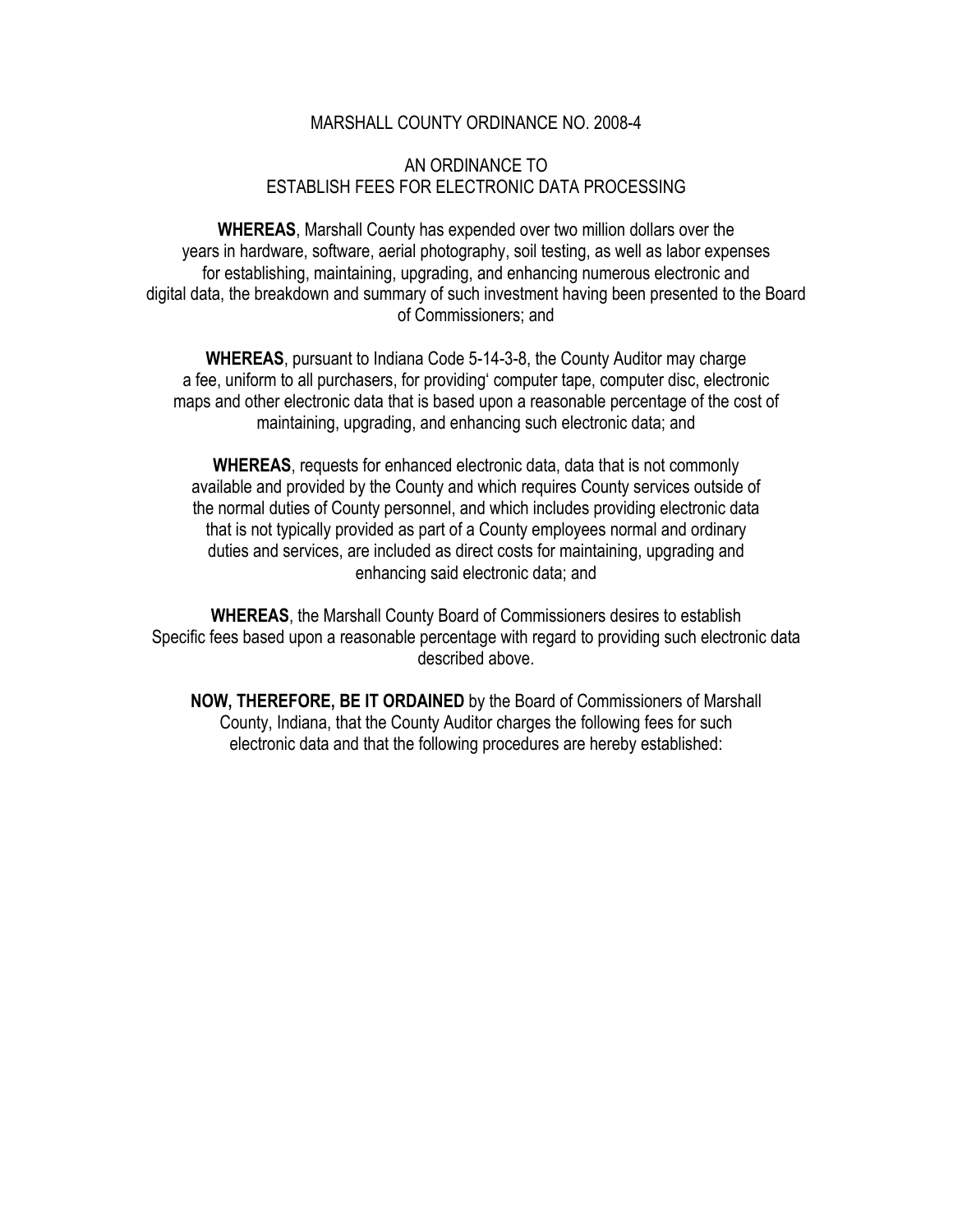1. The production of electronic data and the electronic maps that require the geographic information systems manager or his designee to assemble data sets or complete specific analysis requests constituting enhanced electronic data and/ or to provide additional layers for said enhanced electrical data shall be charged in accordance with Fee Schedule A — Enhanced Digital GIS Data Fee attached hereto and made a part hereof.

2. The production of paper maps shall be charged in accordance with Fee Schedule B — Enhanced Paper Map Fees attached hereto and made a part hereof.

3. The production of paper maps shall be charged in accordance with Fee Schedule C — Paper Map Fees attached hereto and made a part hereof, which said fees shall continue to be deposited in the "Plat Mapping Fund" previously created and governed by the appropriate bodies in the County.

4. The procedure for requesting the enhanced, special or extraordinary electronic data is to submit a request in Writing to the IT Department. Said request should specify the data needed and the format needed. The request should indicate who would be disseminating the information. The IT Department may provide a form to be completed for such requests. The IT Department, or IT Department's designee, after reviewing the request, shall determine Whether the information can be provided and after the individual requesting the information has verified that the proposed information to be provided by the County satisfies the request, said information will be provided by the time designated by the IT Department. Payment of said enhanced data or a deposit for customized enhanced data shall be made at the time the request is submitted.

5. Anyone requesting to purchase or secure the electronic data that is the subject herein will be required to sign a disclaimer and all of the other papers required by the IT Department.

6. The information proposed above are not documents or records which are subject to a request and for which a copy fee for actual costs are required for providing such records. Rather, it is contemplated the electronic data and other information to be provided is that electronic data and other information over and above such information ordinarily maintained by the County. If the request for electronic data is no more than a public access request for electronic data kept in the ordinary course of business, then the production of said information will be in accordance with the fees normally charged for copying and production of such public access documents and the actual costs incurred.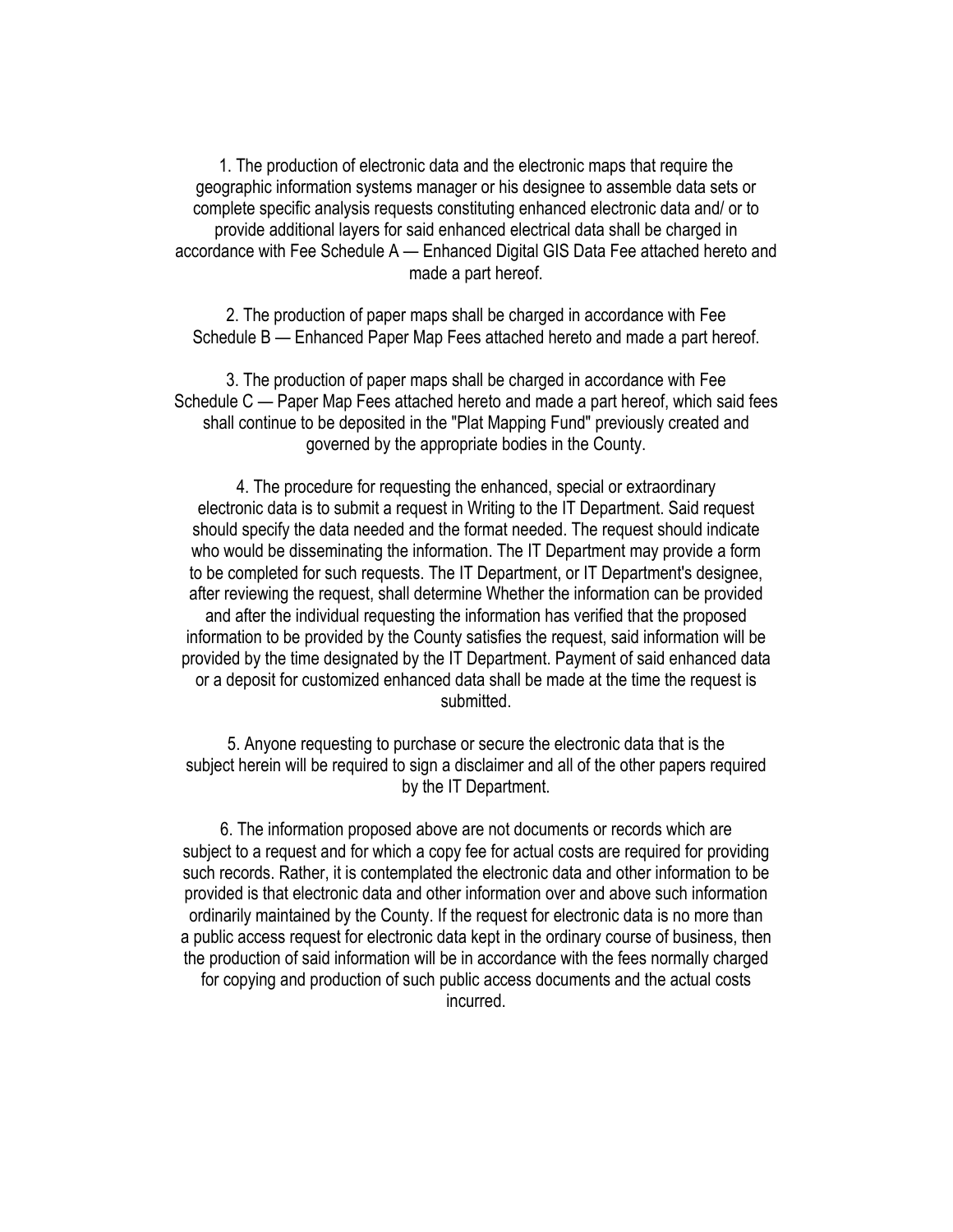7. County officeholders and department heads, City of Plymouth officials, and the Towns within the county are exempt from the payment of the enhanced fees ordered herein.

8. Nothing herein shall be construed to require any employee of Marshall County to provide information contained on or within a public document of any agency or department by telephone. All requests shall be submitted in written form.

9. Payment for the information and data to be provided under this Ordinance shall be made at the time of the request, which payment shall be made in the Auditor's Office. Any person or company, or their designee who fails to pay the charges shall be liable for the charges, plus interest, attorney fees, and costs of collection.

10. Nothing herein shall compel any office to charge a fee for copies, data or information imposed by this Ordinance which is contrary to State law. The State statute shall apply.

11. Pursuant to provisions of Indiana Code 5-14-3-3(c), no person who receives enhanced electronic data other than those authorized by Marshall County may reproduce, store, grant access, deliver or sell any information obtained from any Marshall County department or office to any other person, partnership, or corporation for commercial purposes. Any person who receives information or data from the County shall not be permitted to use any mailing lists, addresses, or data basis for the purpose of selling, advertising, or soliciting the purchase of merchandise, goods, services, or to sell, loan, gift, or otherwise deliver the information obtained by the request to any other person.

12. Any person who violates the terms and conditions of this Ordinance by failing to pay or by violating paragraph 13 herein, shall be guilty of an infraction and may be fined up to Two Thousand Five Hundred Dollars (\$2,500.00). In the event there is a violation of the prohibition for disseminating information as prohibited in paragraph 13, each violation shall be deemed a separate offense.

13. The County Auditor shall place all revenue received under Schedules A and B of this Ordinance in a dedicated fund for use in maintaining, upgrading, and enhancing the County's electronic geographic information system. This fund called the "Enhanced Technology Fee Fund" shall be subject to appropriation by the Marshall County Council.

14. Any person who has a dispute or seeks relief from the terms of this Ordinance may seek a resolution of that dispute or relief from the Board of Commissioners of Marshall County.